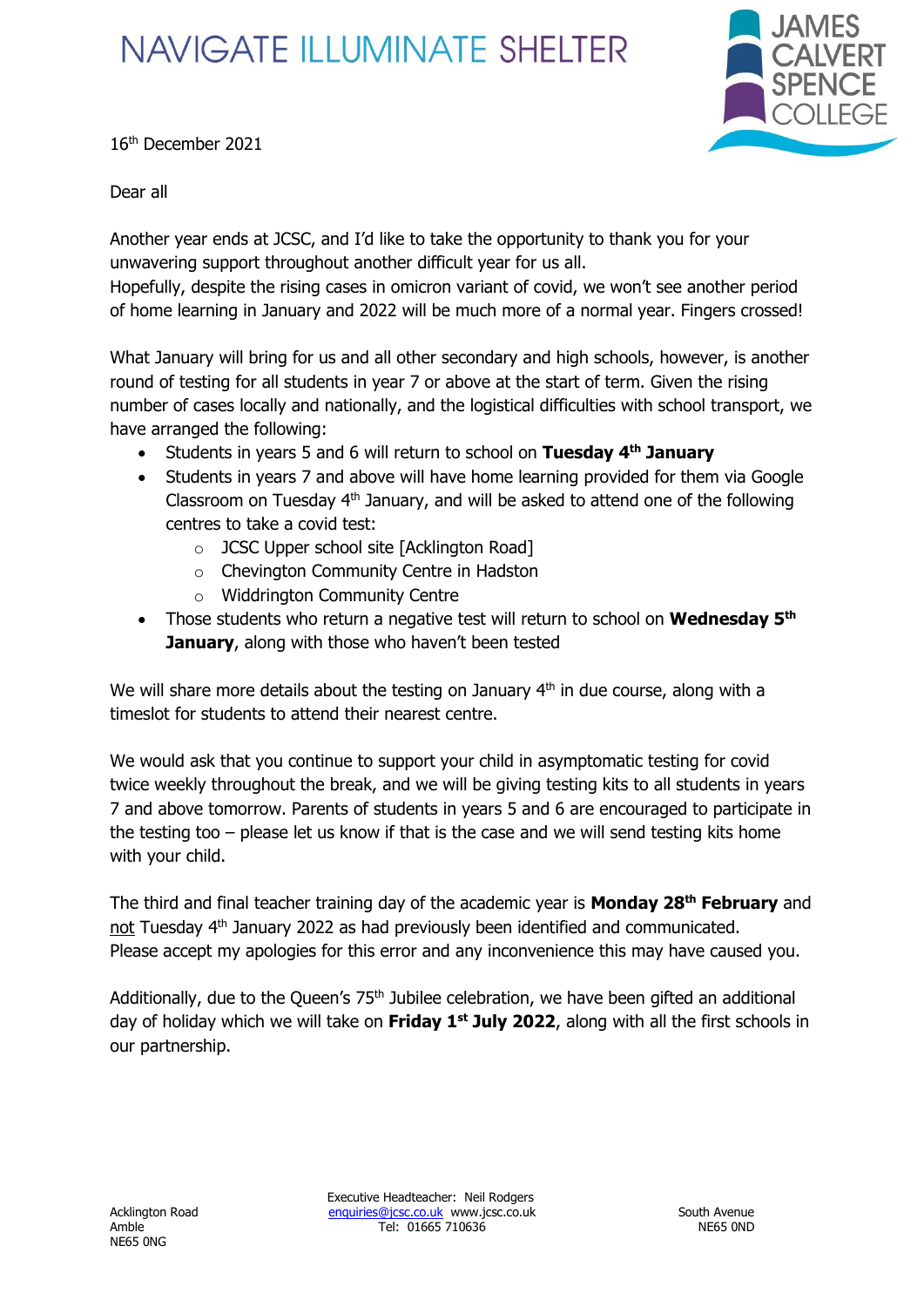## **NAVIGATE ILLUMINATE SHELTER**



We regularly consult our students to ensure they are happy at school and to give them the chance to tell us anything they'd like to change. This year, the response from students has been much more positive than in previous surveys, but one thing that is coming through in student voice is that a minority feel uncomfortable using the toilets. Not yet blessed with a new school that has modern, shared toilets and wash facilities, we have to do the best we can and, following discussions with students, we are going to remove the external doors to the toilets for a trial period starting in January.

Comfort and privacy are, of course, of prime importance and I can assure you that this is maintained through the positioning of existing walls and doorways, and through individual cubicles. This means that the capacity of the toilet areas can be much more easily policed and any anti-social behaviour quickly identified and stopped by duty staff. Should you have any concerns whatsoever about this, please get in touch and we'd be delighted to arrange for you to visit

One final piece of information to share with you is that when we return in January, we are restricting vehicular access to the upper school site at the start and end of the day.

To ensure the safety of our staff and students the **car park will be closed to vehicles** other than staff and school buses **between 8.30 and 9.00am and between 2.30 and 3.30pm**.

If you are dropping off or collecting children at the start and end of the school day we would respectfully request that you park outside the school on Acklington Road, rather than enter the school car park.

We have some end of term activities planned for the end of term that will take place across both sites tomorrow:

- Years 5-7 will be in their form classes all day participating in a quiz, some games and a film or party in the afternoon (children have already voted on what they would like to do).
- Years 8 and above will be involved in activities with their form classes during the afternoon session.

Tomorrow will also be our Christmas jumper day – all students [and staff] are welcome to wear a Christmas-themed jumper should they choose to do so. The jumpers can be bought or home-customised… I'm already looking forward to seeing them - we've had some excellent home-designed ones in the past.